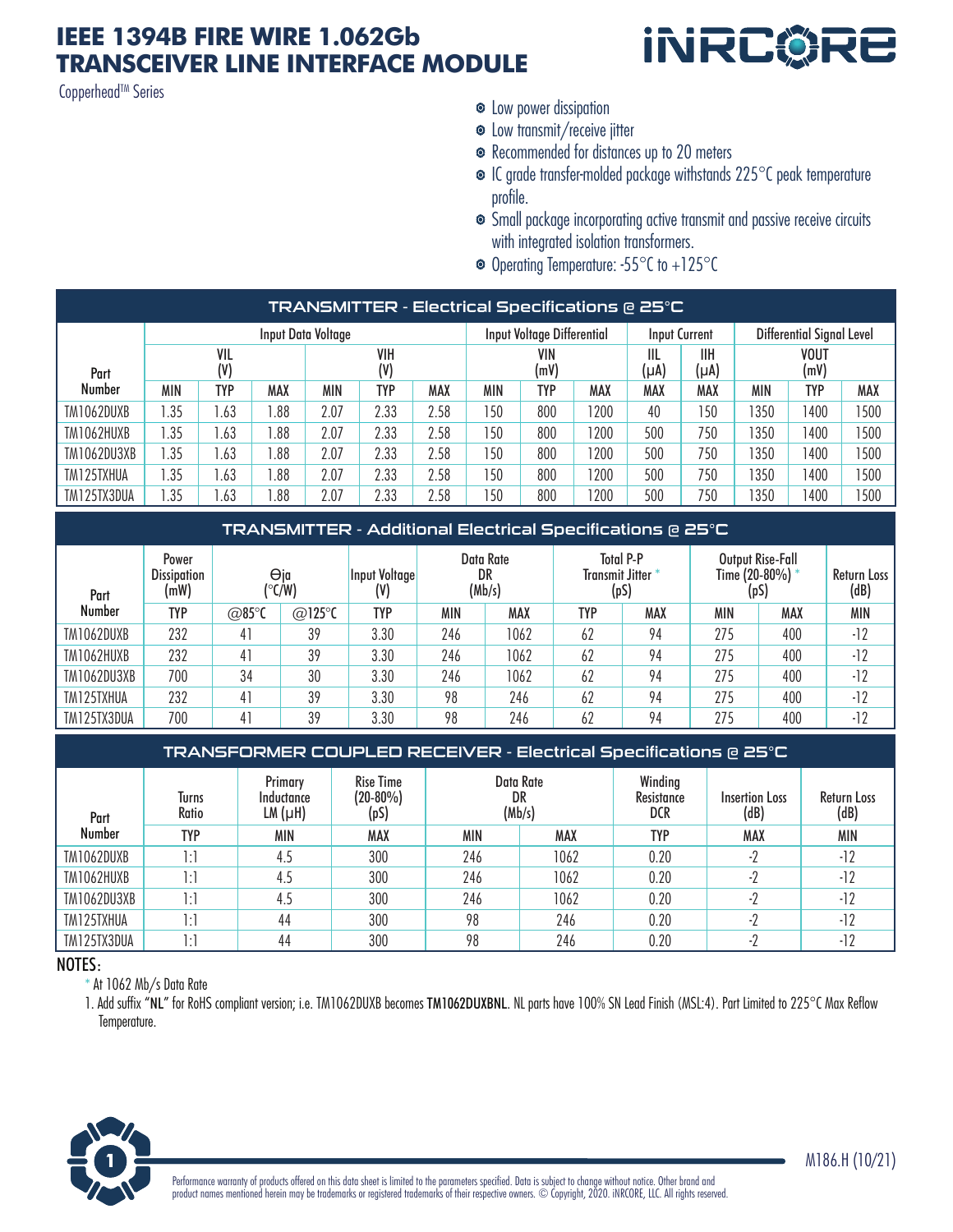# **IEEE 1394B FIRE WIRE 1.062Gb TRANSCEIVER LINE INTERFACE MODULE**

Copperhead™ Series





**2** M186.H (10/21)